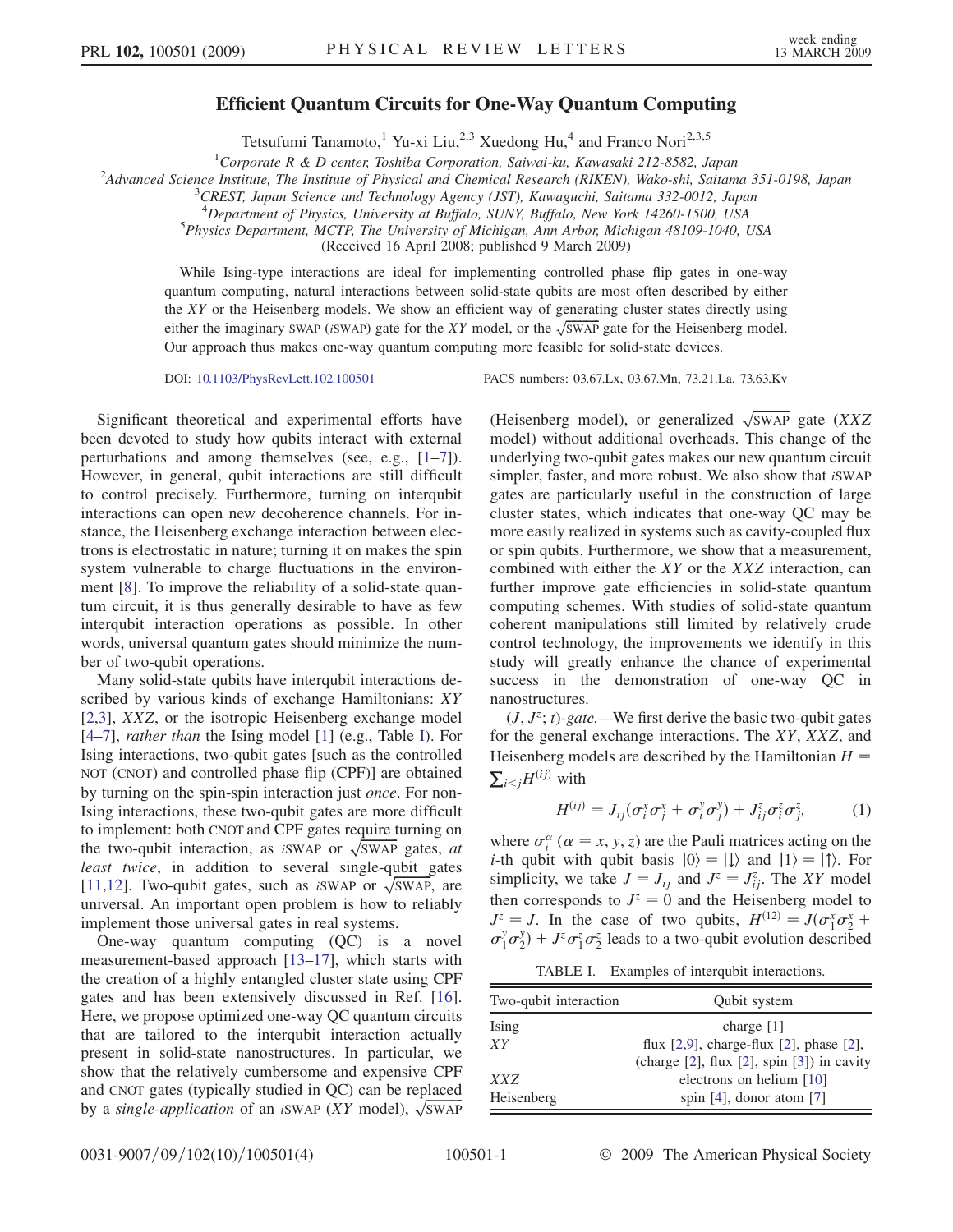<span id="page-1-0"></span>by  $U^{(12)}(t) = e^{-itH^{(12)}}$  ( $\hbar = 1$ ) so that

 $|01\rangle \rightarrow A|01\rangle + iB|10\rangle, \qquad |10\rangle \rightarrow A|10\rangle + iB|01\rangle, \quad (2)$ 

with  $A = e^{2iJ^z t} \cos 2Jt$  and  $B = -e^{2iJ^z t} \sin 2Jt$ , while  $|00\rangle$ <br>and  $|11\rangle$  are unchanged (an overall phase factor  $e^{-iJ^z t}$  has and  $|11\rangle$  are unchanged (an overall phase factor  $e^{-iJz_t}$  has been omitted). Hereafter, we call this very general operation of turning on  $H^{(12)}$  for a time period t, the  $(J, J^z; t)$ gate. The *iSWAP* gate is obtained when  $J^z = 0$  and  $t =$  $\tau_{iswAP} = \pi/(4J)$ , and the  $\sqrt{\text{swAP}}$  gate is obtained when  $I = I^z$  and  $t = \tau \implies \pi/(8 J)$ . The conventional CNOT  $J = J^z$  and  $t = \tau \sqrt{S_{WAP}} = \pi/(8J)$ . The conventional CNOT<br>or CPE gate requires two SWAP gates for the YV model or CPF gate requires two <sup>i</sup>SWAP gates for the XY model [11] or two  $\sqrt{\text{SWAP}}$  gates for the Heisenberg model [4,11,12], plus additional single-qubit rotations. For example, the XY-model CNOT gate is usually described [11] by  $U_{\text{CNOT}}^{(12)} = e^{i\pi/4\sigma_1^z} e^{-i\pi/4\sigma_2^x} e^{-i\pi/4\sigma_2^z} [i\text{SWAP}]_{12} \times$ <br>  $e^{i\pi/4\sigma_1^x} [\text{SWAP}]_{12} e^{-i\pi/4\sigma_2^z}$  where  $[\text{SWAP}]_{12} = U^{(12)}(\sigma)$  $e^{i\pi/4\sigma_1^x}$ [iSWAP]<sub>12</sub>  $e^{-i\pi/4\sigma_2^z}$ , where [iSWAP]<sub>12</sub>  $\equiv U^{(12)}(\tau_{\text{isWAP}})$ .<br>Generation of cluster states using (*I*  $I^z$ ; *t*)-gates

Generation of cluster states using  $(J, J^z; t)$ -gates. Cluster states [13] are generated by a two-body evolution of the form  $S_{ij} \equiv (1 + \sigma_i^2 + \sigma_j^2 - \sigma_i^2 \sigma_j^2)$  acting on a product state  $\Pi_i | + \rangle_i$ , where  $|\pm \rangle_i = (0i_i \pm 1i_i)/\sqrt{2}$ . The difficulty of applying this approach to natural non-Ising spin ficulty of applying this approach to natural non-Ising spin models is that neighboring interactions generally do *not* commute:  $[H^{(i,i-1)}, H^{(i,i+1)}] \neq 0$ , so that  $\exp(-iHt) \neq$ <br>H and  $H^{(i)}(t)$  In order to greate electric using  $\Pi_{ij}$  exp[ $-iH^{(ij)}t$ ]. In order to create cluster states using<br>these non-lsing spin interactions, *nainwise* bonding bethese non-Ising spin interactions, pairwise bonding between qubits are needed [18]. Specifically, for a  $d$ -dimensional  $(d-D)$  qubit array, cluster states are generated in 2d steps. First, two-qubit cluster states are created by performing CPF operations between pairs of nearestneighbor qubits. These qubit pairs are then connected to each other via another set of CPF operations, and a 1-D chain cluster state is generated. Afterwards, two chains are connected resulting in a ladder structure. Two ladder cluster states can then be connected into 2-D cluster states, and so on.

Can we further streamline this process of cluster state generation? An important step in optimizing a quantum circuit, for a particular type of interaction, is to identify the fastest route to a desired entanglement. When we closely inspect the various spin interactions, we find that CNOT or CPF gates are generally not the best two-qubit gates to generate cluster states (except in the case of Ising interactions). Instead, a more efficient approach is to replace the CPF gate [in the generation of pair cluster states (the first step above)] by a single application of the  $(J, J^z; t)$ -gate in the general XXZ model, together with single-qubit rotations. The initial two-qubit state here needs to be  $(0)$ <sup>1</sup> +  $e^{i\theta_1}$ [1)<sub>1</sub>)( $|0\rangle$ <sub>2</sub> +  $e^{i\theta_2}$ [1)<sub>2</sub>), with  $\theta_2 - \theta_1 = \pi$  or 0. If  $\theta_2 - \theta_1 = \pi$  the duration of the (*I*  $I^z \cdot t$ )-gate is  $t = \pi/[4(I +$  $\theta_1 = \pi$ , the duration of the  $(J, J^z; t)$ -gate is  $t = \pi/[4(J +$  $J^z$ ]; if  $\theta_2 - \theta_1 = 0$ ,  $t = (\pi/4 + m_s \pi/2)/(J - J^z)$ , where  $m<sub>s</sub>$  is any integer. After appropriate single-qubit rotations, a two-qubit cluster state  $|\Psi\rangle_{12}^{C} \equiv (0)_{1}|\Psi_{1}+\rangle_{2} + |1\rangle_{1}|\Psi_{2}$  is<br>generated (for simplicity, we omit normalization coeffigenerated (for simplicity, we omit normalization coefficients). For isotropic Heisenberg exchange interactions, where the  $(J, J^z; t)$ -gate takes the form of  $\sqrt{\text{SWAP}}$ , we

need to prepare the initial state  $|+\rangle_1|-\rangle_2$ . Applying  $\sqrt{\text{SWAP}}$  then leads to  $[\sqrt{\text{SWAP}}]_{12}|+\rangle_1|-\rangle_2 = |0\rangle_1 \times$  $\sqrt{\text{SWAP}}$  then leads to  $[\sqrt{\text{SWAP}}]_1^2 + \lambda_1^2 - \lambda_2^2 = 0.0^2$ <br> $\lambda = i(1)\lambda + i(1)\lambda(0)\lambda + i(1)\lambda$  After two single-qubit  $\{|0\rangle_2 - i|1\rangle_2\} + i|1\rangle_1\{|0\rangle_2 + i|1\rangle_2\}$ . After two single-qubit rotations,  $\exp[i\pi(\sigma_2^2 - \sigma_1^2)/4]$ ,  $[\Psi\rangle_{12}^C$  is obtained. For XY interactions, the pulse sequence is even simpler: A cluster state  $|\Psi\rangle_{12}^C$  of two qubits is simply created by applying the iSWAP gate  $\left[\frac{\text{SWAP}}{2}\right]_2 + \frac{\text{VCHI}}{2} + \frac{\text{VCHI}}{2}$ , where  $\left|\frac{+}{2}\right\rangle_{yi} =$  $(|0\rangle_i \pm i|1\rangle_i)/\sqrt{2}$  is an eigenstate of  $\sigma^y$ .<br>Our new approach here can save more

Our new approach here can save more than half the time over the conventional method during the first step of cluster state generation. For example, when using the two-qubit spin Hamiltonian [12]  $H_s^{(ij)} = J \vec{\sigma}_i \cdot \vec{\sigma}_j + (\vec{B}_i \cdot \vec{\sigma}_i + \vec{B}_j \cdot \vec{\sigma}_j) / 2$  with  $|\vec{B}|/2 = I$  for simplicity, a time  $t = \pi/I$  $\frac{d^2}{dt^2}$ , with  $|\vec{B}_i|/2 = J$  for simplicity, a time  $t_{\text{CPF}} = \pi/J$ is needed for generating a two-qubit cluster state including single-qubit rotations, using the conventional method. However, using our new method, it takes  $\tau_{\sqrt{SWAP}} +$ However, using our new method, it takes  $\sqrt[3]{s_{WAP}} + \pi/(4J) = (3/8)(\pi/J)$ , which amounts to a  $\sim 2.7$  speed up in time for generating a two-qubit cluster state. For spin qubits [5] based on quantum dots, with  $J \sim 50 \mu$ eV, the time required for generating a two-qubit cluster state would be ~15 psec. For a flux qubit [2] in the rotating frame, the Hamiltonian is  $\tilde{H}_{\text{fq}} = H_0 + H_{xy}$ , where  $H_0 =$ frame, the Hamiltonian is  $\tilde{H}_{fq} = H_0 + H_{xy}$ , where  $H_0 = \sum_{i=1}^2 (\Omega^R/2)(\sigma_i^x \cos \phi_i + \sigma_i^y \sin \phi_i)$ ,  $H_{xy} = J(\sigma_1^x \sigma_2^x + \sigma_2^y \sigma_1^y)$  and  $\Omega^R$  is the half amplitude of the applied classic  $\sigma_1^y \sigma_2^y$ ), and  $\Omega^R$  is the half-amplitude of the applied classi-<br>cal field. The time required to generate a two-qubit cluster cal field. The time required to generate a two-qubit cluster state (CS) previously [19] was  $t_{\text{CS}}^{\text{old}} = (11\pi)/(4\Omega^R) + \pi/(4\Omega) \approx 3$  ns  $(\Omega^R \sim I \approx 0.5 \text{ GHz})$ . In the method pro- $\pi/(4J) \sim 3$  ns  $(\Omega^R \sim J \sim 0.5$  GHz). In the method proposed here, we just need  $t_{\text{CS}}^{\text{new}} = \tau_{i\text{SWAP}} \sim 0.25 \text{ ns}$ , which is over 1 order of magnitude faster.

The reduction in the number of quantum gates naturally increases the robustness of cluster state generation. Consider a simple case where there are phase errors in each of the one- and two-qubit gates, such that  $\theta \rightarrow \theta + \delta_{\theta}$ and  $Jt \rightarrow Jt + \delta_J$ , respectively  $(\delta_\theta, \delta_J \ll 1)$ . The resulting two-qubit state, denoted by  $|\Psi\rangle_{12}^{C(\text{error})}$ , is then slightly<br>different from the terget two qubit cluster state. The fidelity different from the target two-qubit cluster state. The *fidelity* different from the target two-qubit cluster state. The *fidelity* of this state, if generated by a single  $\sqrt{\text{SWAP}}$  with singlequbit rotations starting from  $|+\rangle_1|-\rangle_2$ , is given by than the one achieved by the conventional CPF gate in  $C_{12}^C \langle \Psi | \Psi \rangle_{12}^{C \text{(error)}} |^2 \sim (1 - 2\delta_\theta^2 - 4\delta_J^2)$ , which is higher Ref. [18], where  $\left| \frac{C}{12} \langle \Psi | \Psi \rangle \frac{C \text{(error)}}{12} \right|^{2} \sim (1 - 2.5 \delta_{\theta}^{2} - 4 \delta_{J}^{2})$ .<br>When an iSWAP gate is used, starting from  $| + \rangle$ ,  $| + \rangle$ . When an iSWAP gate is used, starting from  $|+\rangle_{y1}|+\rangle_{y2}$ ,<br>the fidelity for two qubit cluster state generation is (1+ the fidelity for two-qubit cluster state generation is  $(1 +$  $\cos 2\delta_J/2 \sim (1 - \delta_J^2)$ , which improves greatly over the previous result [19] of  $1 - 4\delta_j^2 - [1 - \sin^2(\pi/8)]\delta_\theta^2$ . For example, the fidelity increases from 0.81 (0.95) to 0.96 (0.99) for 20% (10%) errors in  $\delta_{\theta}$  and  $\delta_{I}$ .

Generation of larger cluster states with iSWAP gates.— The iSWAP gate is not just an efficient substitute in the generation of pair cluster states. It can also simplify the generation of larger cluster states. Consider the case of generating a three-qubit cluster state. Starting with qubits "1" and "2" already in a cluster state, applying an *iSWAP* gate between qubits ''2'' and ''3'' leads to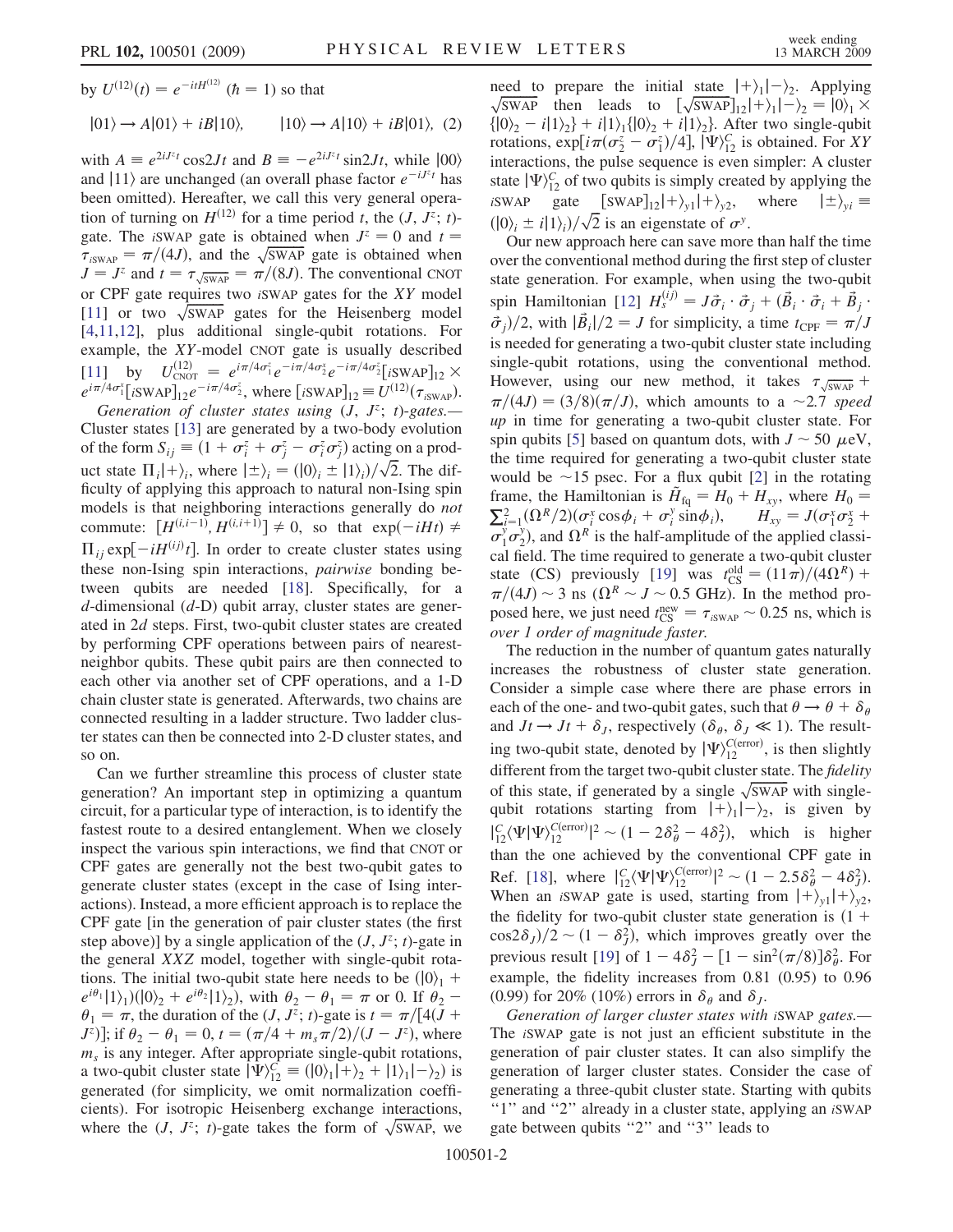$$
[iSWAP]_{23}|\Psi\rangle_{12}^{C}|+\rangle_{3} = |+\rangle_{1}|0\rangle_{3}[|0\rangle_{2} - i|1\rangle_{2}]
$$
  
-  $i|-\rangle_{1}|1\rangle_{3}[|0\rangle_{2} + i|1\rangle_{2}].$  (3)

Additional  $\pi/2$  rotations around the z axis,  $R_j^z(\pi/2) \equiv$ <br> $e^{-i\pi\sigma^z/4}$ ,  $|\phi\rangle = |\phi\rangle - |1\rangle$ ,  $|\phi\rangle = |1\rangle$ , for  $i = 2, 2$ , then lood  $e^{-i\pi\sigma^2/4}$ :  $|0\rangle_i \rightarrow |0\rangle_i$ ,  $|1\rangle_i \rightarrow i|1\rangle_i$ , for  $j = 2, 3$  then lead to the ''twisted'' cluster state shown in Fig. 1(a), which is different from the conventional three-qubit cluster state  $|\Psi\rangle$  $|\Psi\rangle_{123}^C = |+\rangle_1 |0\rangle_2 |+\rangle_3 + |-\rangle_1 |1\rangle_2 |-\rangle_3$  by an exchange of the indices of qubits "2" and "3." This simple example suggests that iSWAP gates can be used to expand cluster states even after the second step mentioned in the previous section. Indeed, using the *iSWAP* gate with only  $R^{z}(\pi/2)$ rotations, two-qubit cluster states can be connected to make a large cluster chain as shown in Fig. 1(b). Moreover, cluster states in higher dimensions can be generated in steps, as shown in Fig.  $1(c)$ . Figure  $2(a)$  shows the numerically obtained fidelity  $F<sup>new</sup>$  of the chain cluster state of Fig. 1(b) assuming Gaussian distribution with a variance  $\sigma$  of phase errors. The fidelity  $F<sup>new</sup>$  for N qubits is obtained as  $F^{\text{new}} = |\bar{f}_N|^2$  where  $\bar{f}_N$  is an average<br>overlap defined  $[20]$  by  $\bar{f} = \Pi^N f(1/\sqrt{2\pi\sigma^2})$ overlap defined [20] by  $\overline{f}_N = \prod_{j=1}^N \int (1/\sqrt{2\pi\sigma^2}) \times$  $e^{-\delta_j^2/(2\sigma^2)}$ {C $\langle\Psi|\Psi\rangle^{C(\text{error})}$ } $d\delta_j$ . Figure 2(b) shows the fidel-<br>ity increase which compares our new method with the f i ity increase which compares our new method with the previous one [19]. We can see that the new method provides a higher fidelity. Because the variance  $\sigma$  is typically related to a phase correlation function such as  $\sigma^2 \approx$  $\langle \delta_j^2(t) \rangle \propto \tau_{CS}/T_2$  with dephasing time  $T_2$ , as  $\tau_{CS}$  decreases,<br>the effect of pulse errors is reduced. Thus, the SWAR gate the effect of pulse errors is reduced. Thus, the iSWAP gate combines both the power to entangle and the high reliabil-



FIG. 1. Illustration of how to generate cluster states with iSWAP gates. Each circle represents a qubit. Each solid line represents a bond by cluster states. (a) A three-qubit cluster state from a two-qubit cluster state. (b) Creation of a chain cluster state. The first step is to create separated two-qubit cluster states. The second step is to apply an iSWAP gate between the 3 twoqubit cluster states. (c) The two-chain cluster states produced in (b) are vertically connected by iSWAPs, thus producing a ladder cluster state. Afterwards, several of these can be connected to produce 2-D cluster states.

ity. Because the iSWAP gate can be decomposed into a product of a CNOT and a SWAP gates [11], it is also faulttolerant [21]. Therefore, we can say that cluster states in the XY model are constructed by fault-tolerant <sup>i</sup>SWAP operations and  $R^{z}(\pi/2)$  rotations.

The above property is only limited to the iSWAP [but not to the  $\sqrt{\text{SWAP}}$  and the general  $(J, J^z; t)$ -gates]. This can be understood and illustrated by applying a  $(J, J^z; t)$ -gate between two qubits which are in a cluster state  $|\Psi\rangle_{12}^C$  and<br>a third qubit in an arbitrary superposition state  $g_2|0\rangle_2 +$ a third qubit in an arbitrary superposition state  $a_3|0\rangle_3 + b_2|1\rangle_2$  in an attempt to generate a three-qubit cluster state  $b_3$ |1 $\lambda_3$ , in an attempt to generate a three-qubit cluster state  $|\Psi\rangle_{123}^C$ . To maintain the right number of basis states in the three-qubit superposition state, we need  $A = 0$  in Eq. (2) three-qubit superposition state, we need  $A = 0$  in Eq. ([2\)](#page-1-0).<br>This implies that  $B = \pm 1$  which allows the factorization This implies that  $B = \pm 1$ , which allows the factorization of the three-qubit state as a three-qubit cluster state. But these conditions  $[A = 0, B = \pm 1 \text{ in Eq. (2)}]$  $[A = 0, B = \pm 1 \text{ in Eq. (2)}]$  $[A = 0, B = \pm 1 \text{ in Eq. (2)}]$  correspond exactly to an *iSWAP* gate. A general  $(\overrightarrow{J}, \overrightarrow{J^z}; t)$ -gate or a  $\sqrt{\text{SWAP}}$  gate would have created additional terms so that additional steps would then be needed to clean up the state.

Cluster fusion using iSWAP gates.—The power of the iSWAP gate can be further enhanced in one-way QC when combined with measurements. As an example, we show that a large  $(M + N - 1)$ -qubit cluster chain can be created by joining two initially separated M-qubit and N-qubit cluster chains  $(M \text{ and } N \text{ are arbitrary integers})$  using one iSWAP gate and measurement, similar to the idea of ''qubit fusion'' described in Ref. [17].

Consider now two initially separated qubit chains that are in cluster states,  $|\Psi_L\rangle = \cdots S_{12}S_{23}|\hat{+}\rangle_1|+\rangle_2|+\rangle_3$ <br>and  $|\Psi_{\rm B}\rangle = S_{12}S_{22}|\hat{+}\rangle_1|+\rangle_2|+\rangle_2...$  We connect the and  $|\Psi_R\rangle = S_{45}S_{56}|+\rangle_4|+\rangle_5|+\rangle_6 \cdots$ . We connect the end of the first chain and the beginning of the secend of the first chain and the beginning of the second chain by applying an iSWAP between qubits "3" and "4" (Fig. [3\)](#page-3-0). The resulting state is  $\left[ \text{isWAP} \right]_{34} \left| \Psi_L \right\rangle \left| \Psi_R \right\rangle = \cdots S_{12} S_{56} (2|\Theta \rangle) | + \rangle_1 | + \rangle_6 \cdots,$ <br>where  $|\Theta \rangle = \left[ \text{isWAP} \right]_2 \left| \Psi \right\rangle^C \text{ Next we carry out a}$ where  $|\Theta\rangle = [iSWAP]_{34} |\Psi\rangle_{23}^C |\Psi\rangle_{45}^C$ . Next, we carry out a  $\sigma^x$  measurement on qubit "3" (or qubit "4") so that

$$
|\Theta\rangle \rightarrow |+\rangle_2 |0\rangle_4 \{ [1 - (-1)^{s_3} i] |0\rangle_5 + [1 + (-1)^{s_3} i] |1\rangle_5 \} - |-\rangle_2 |1\rangle_4 \{ [i - (-1)^{s_3}] |0\rangle_5 + [i + (-1)^{s_3}] |1\rangle_5 \}.
$$
\n(4)



FIG. 2. Replacing CPF gates by iSWAP gates provides higher fidelity. The fidelity of a chain cluster state is plotted versus both the number of qubits and pulse phase errors  $\delta$  (i.e.,  $Jt \rightarrow Jt + \delta$ , and  $\theta \rightarrow \theta + \delta$ ) assuming Gaussian distribution with a variance  $\sigma$  of phase error  $\delta$ . (a) Fidelity  $F<sup>new</sup>$  of this proposal. (b) Fidelity increase  $\Delta F \equiv (F^{\text{new}} - F^{\text{old}}) / [(F^{\text{new}} + F^{\text{old}})/2]$ , where  $F^{\text{old}}$  is the fidelity of the previous method [19]. Note that  $F^{\text{old}}$  is almost the fidelity of the previous method [19]. Note that  $F<sup>old</sup>$  is almost zero when  $\sigma \ge 10^{\circ}$  where the fidelity increase is ~200%.